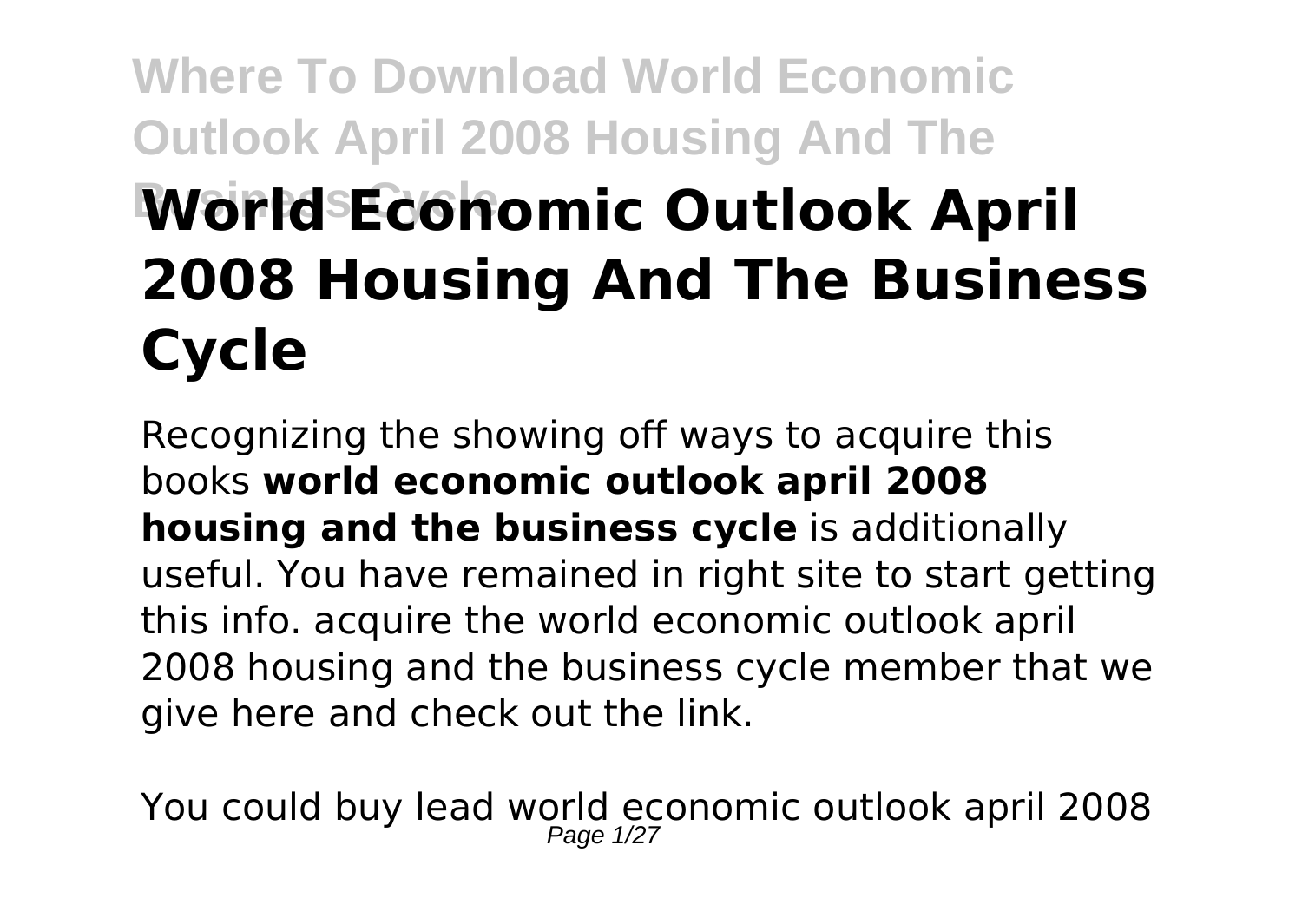**Bousing and the business cycle or acquire it as soon** as feasible. You could quickly download this world economic outlook april 2008 housing and the business cycle after getting deal. So, when you require the books swiftly, you can straight get it. It's hence unconditionally easy and as a result fats, isn't it? You have to favor to in this impression

*World Economic Outlook Presentation – June 2020 Update IMF's World Economic Outlook, April 2020 World Economic Outlook, October 2020* World Economic Outlook Update, June 2020 *World Economic Outlook Press Conference* IMF April 2020 World Economic Outlook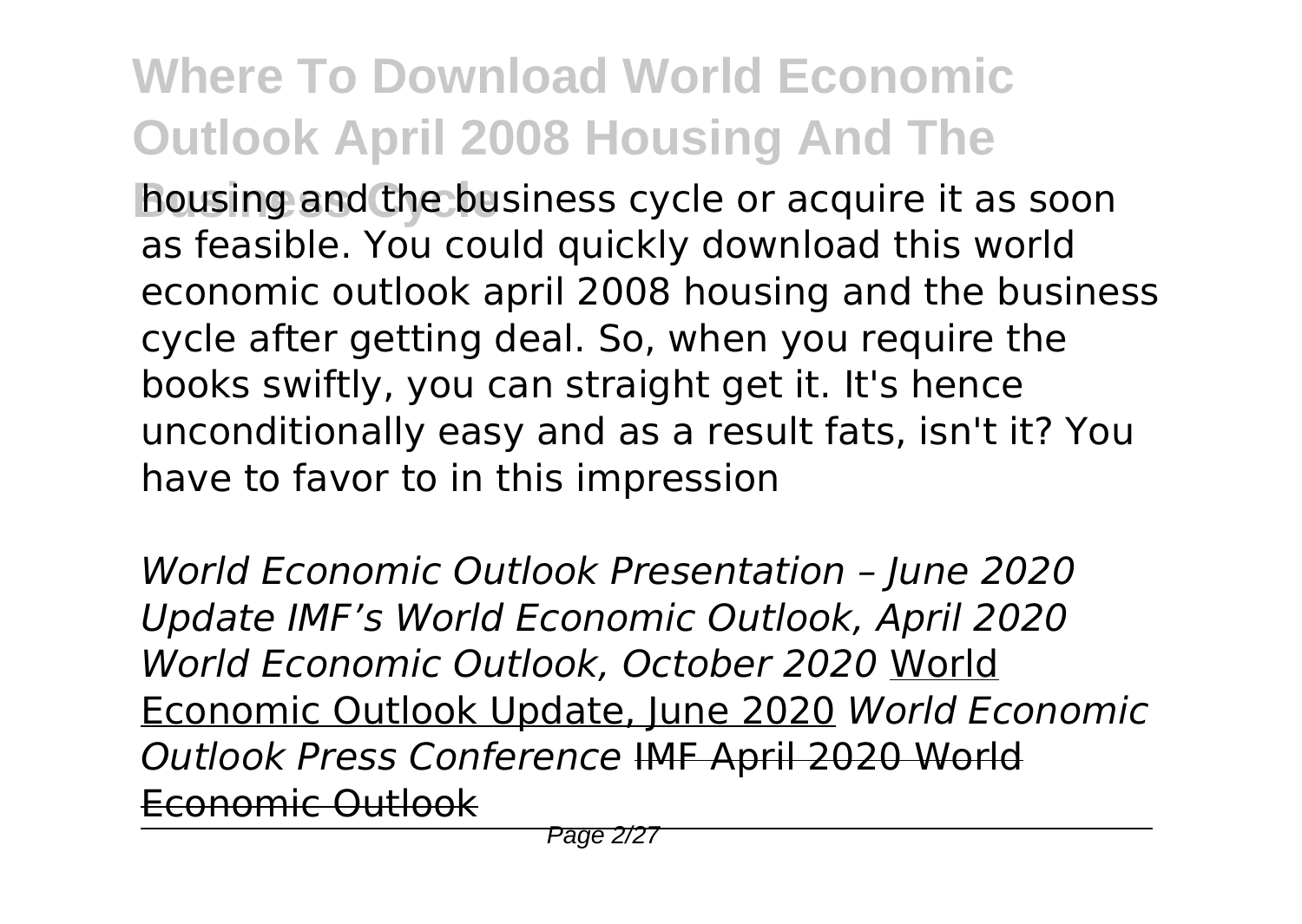**Business Cycle** COVID-19 and the Global Economic Outlook June 2020 Global Economic Prospects report *June 2020 Economic Outlook - Forecast for the Nation and CA Press Briefing: World Economic Outlook (WEO) "The Global and US Economic Outlook at a Time of Massive Uncertainty" 2017 Global economic outlook* Professor Richard Wolff: Coming Economic Crash Will be WORSE Than Great Depression *There's A Crisis That Is Quietly Creating New Economic Superpowers...* Top 20 Country GDP (PPP) History \u0026 Projection (1800-2040) *The World's Largest 10 Economies in 2030* World's Richest Countries in the Future (2020-2100) | pardee.edu Understanding the Economic Shock of the Covid-19 Crisis *Shenzhen* Page 3/27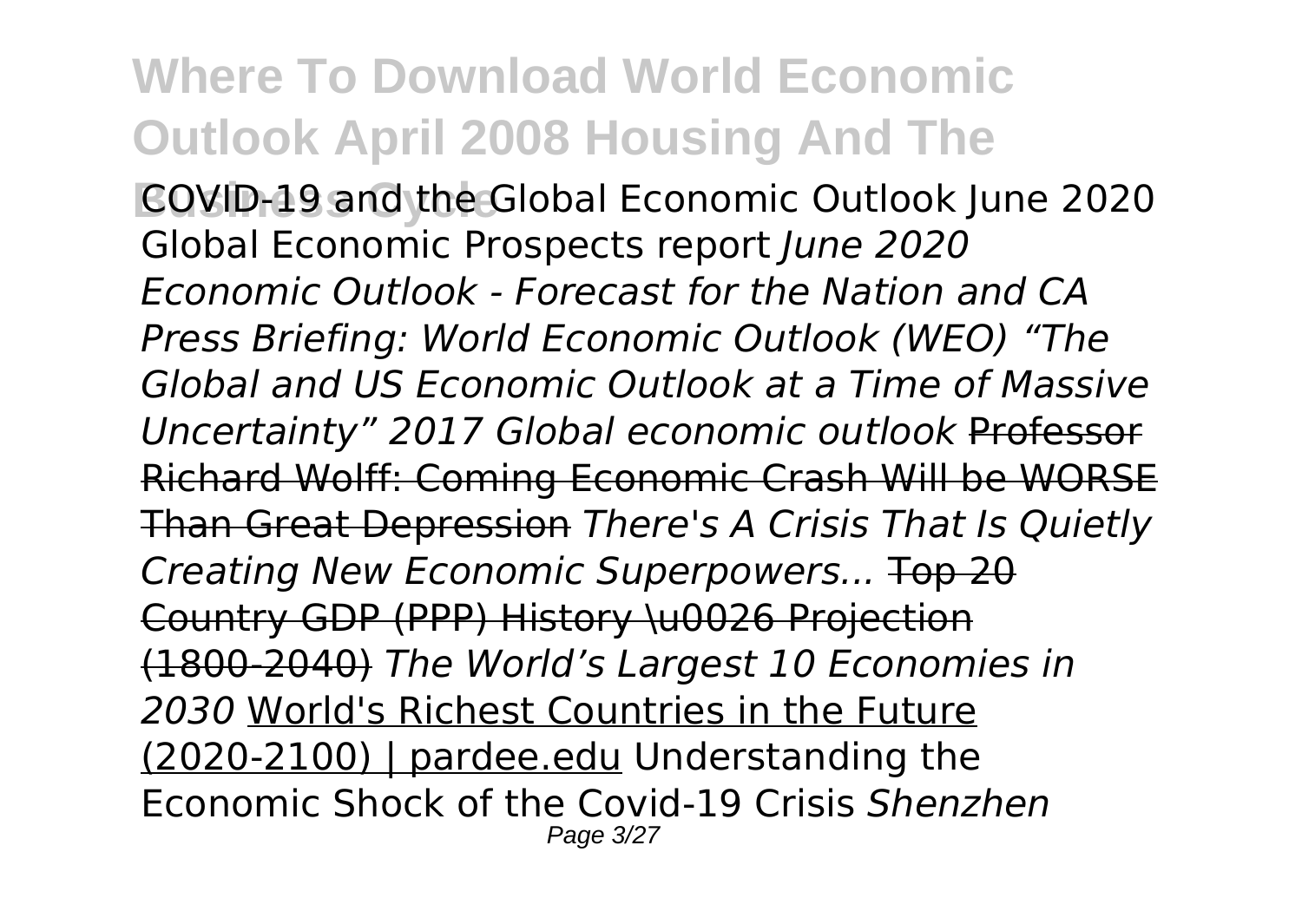**Where To Download World Economic Outlook April 2008 Housing And The** *Faunches digital RMB pilot program* What Is The International Monetary Fund (IMF)? What's the difference between the IMF and the World Bank? | CNBC Explains Top 20 Economies 2020 (Nominal GDP) Global Economic Prospects: Fall 2008, Mussa and Subramanian *Coronavirus and Uncertainty: March 2020 Economic Outlook for Global, U.S., \u0026 CA* Press Briefing: World Economic Outlook (WEO) Global Economic Prospects: Fall 2020 Economic Forecast, April 6, 2020: Three Phases of Recovery The IMF slashes the forecast for global economy, with global GDP contracting 4.9% *2020/10/14 IMF World Economic Outlook / Medical Journal on U.S. Pandemic* <u>The Crisis the IMF Never Saw Coming World Economic</u>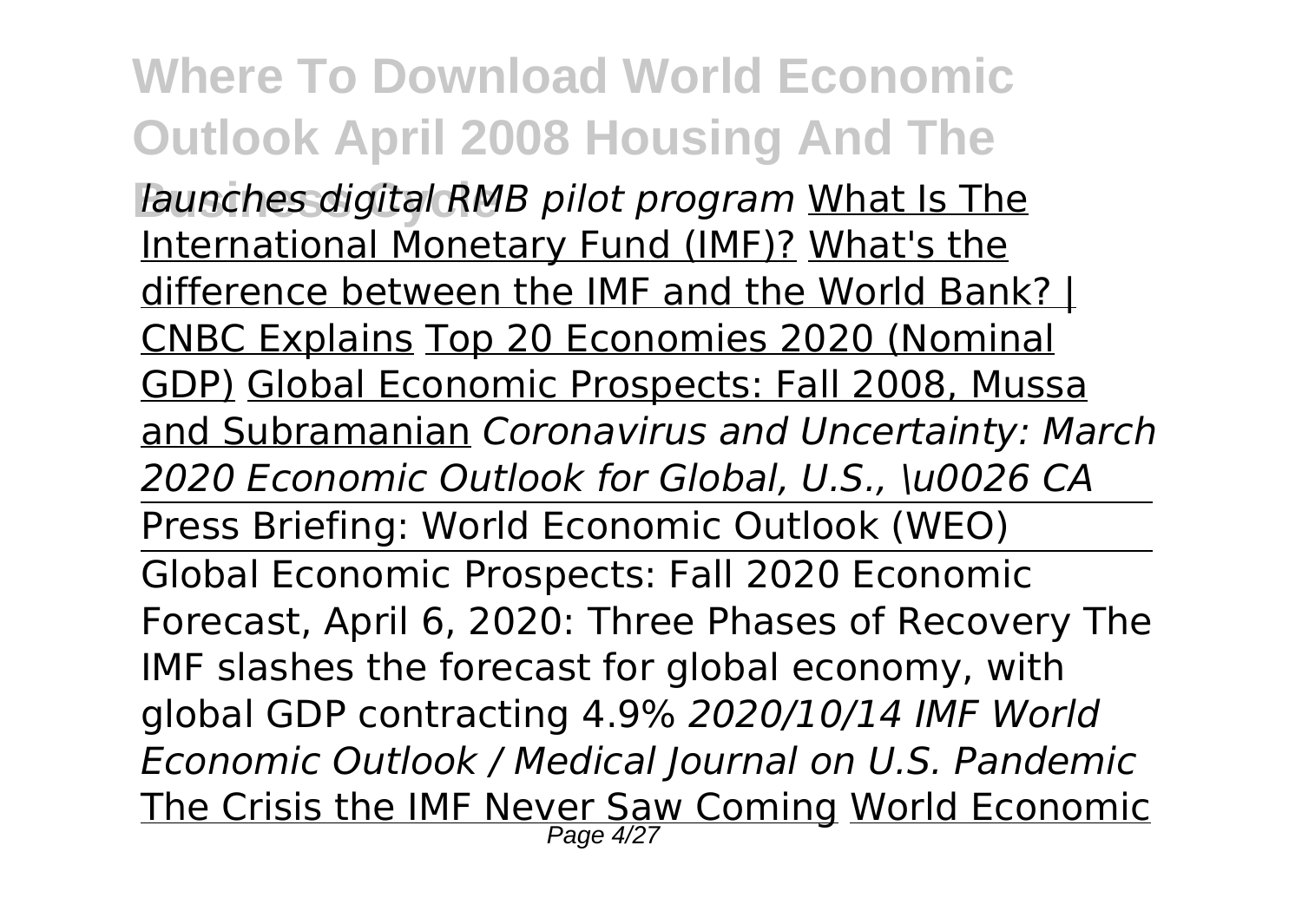#### **Outlook April 2008**

Summary: The global expansion is losing speed in the face of a major financial crisis. The slowdown has been greatest in the advanced economies, particularly in the United States, where the housing market correction continues to exacerbate financial stress. The emerging and developing economies have so far been less affected by fi nancial market developments and have continued to grow at a rapid pace, led by China and India, although activity is beginning to slow in some countries.

World Economic Outlook, April 2008 : Housing and the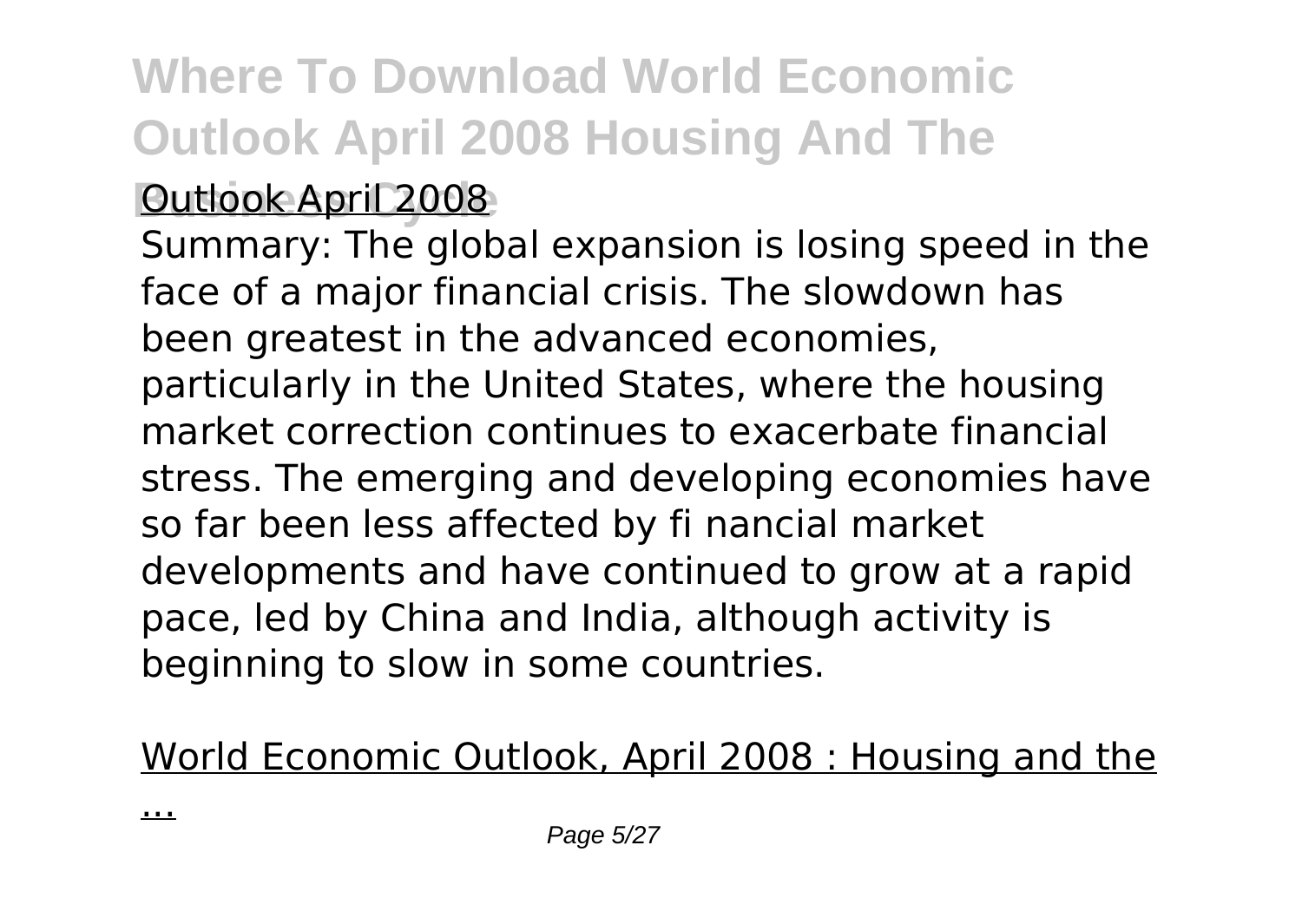**Buy World Economic Outlook: April 2008: Housing and** the Business Cycle by IMF Staff (ISBN: 9781589067424) from Amazon's Book Store. Everyday low prices and free delivery on eligible orders.

#### World Economic Outlook: April 2008: Housing and the

...

World Economic Outlook, April 2008: Housing and the Business Cycle eBook: International Monetary Fund: Amazon.co.uk: Kindle Store

World Economic Outlook, April 2008: Housing and the

...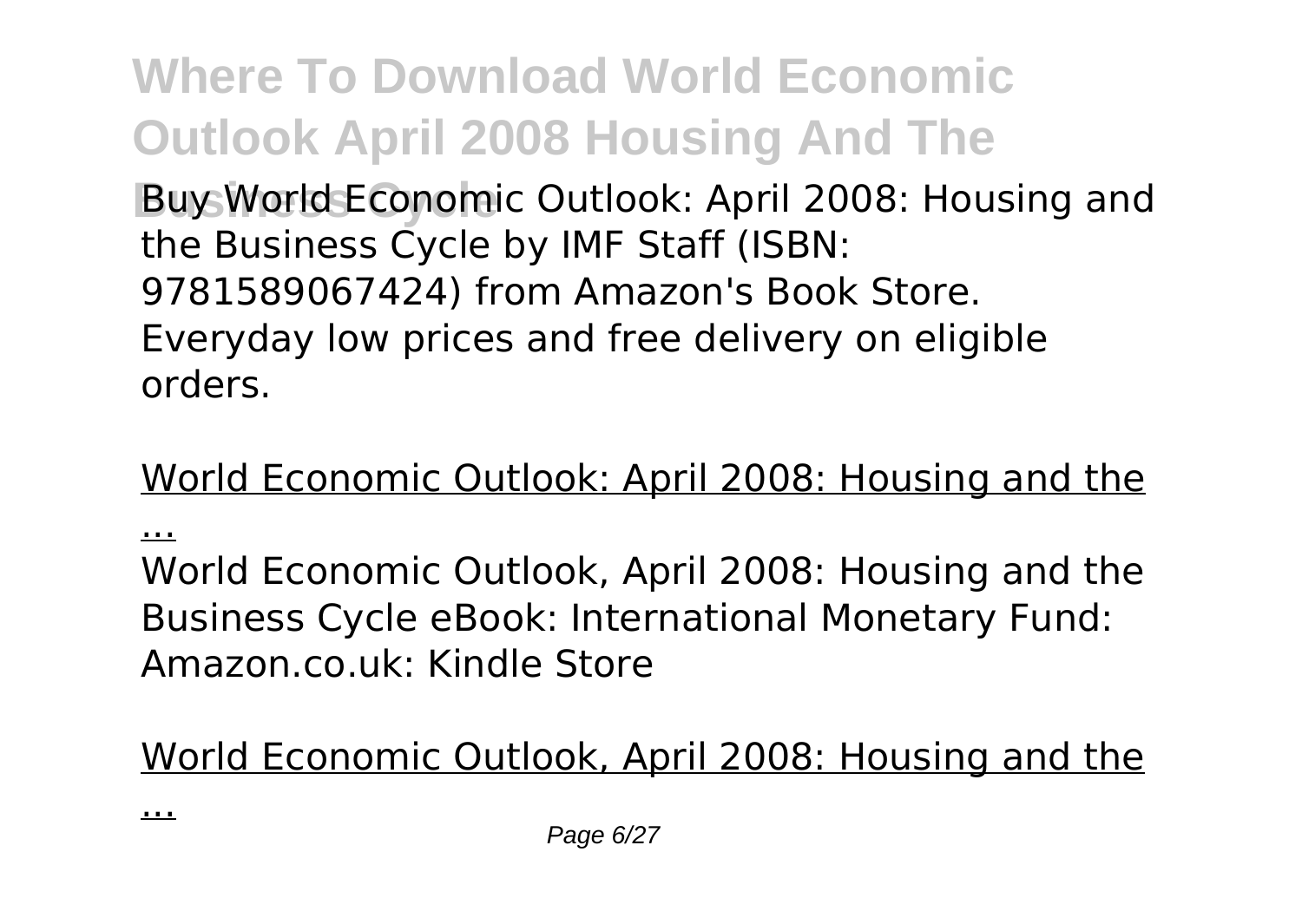**Where To Download World Economic Outlook April 2008 Housing And The Buy Housing and the Business Cycle: April 2008** (World Economic Outlook) by IMF Staff (ISBN: 9781589067196) from Amazon's Book Store. Everyday low prices and free delivery on eligible orders.

Housing and the Business Cycle: April 2008 (World Economic ...

Read "World Economic Outlook, April 2008" by International Monetary Fund. Research Dept. available from Rakuten Kobo. The global expansion is losing speed in the face of a major financial crisis. The slowdown has been greatest in the adva...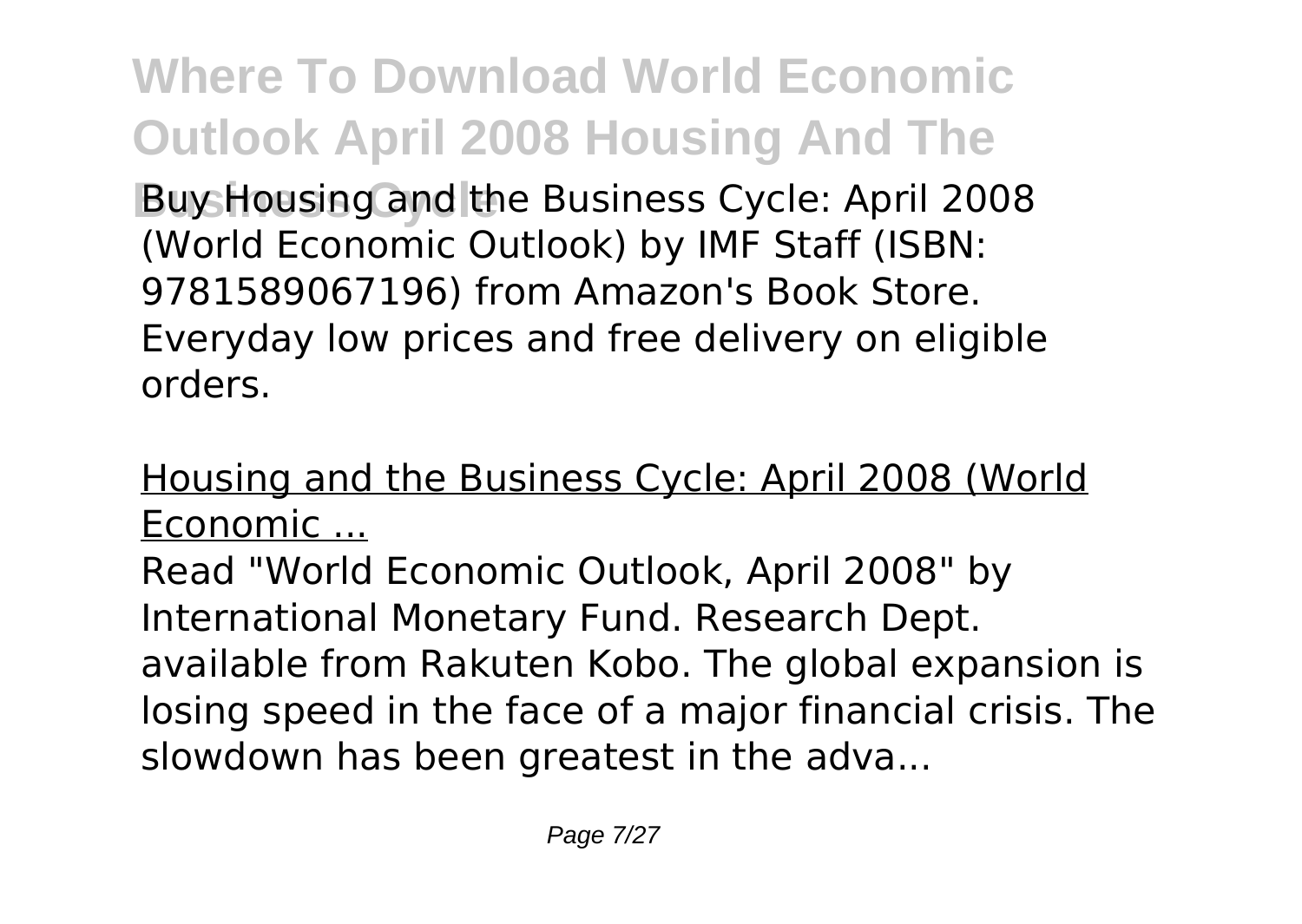**World Economic Outlook, April 2008 eBook by** International ...

The World Economic Outlook (WEO) presents the IMF staff's analysis and projections of economic developments at the global level, in major country groups (classified by region, stage of development, etc.), and in many individual countries.

#### IMF World Economic Outlook (WEO) - Housing and the

...

world economic outlook april 2008 housing and the business cycle aug 26 2020 posted by clive cussler public library text id 56444c74 online pdf ebook epub library forecast world economic growth expected to Page 8/27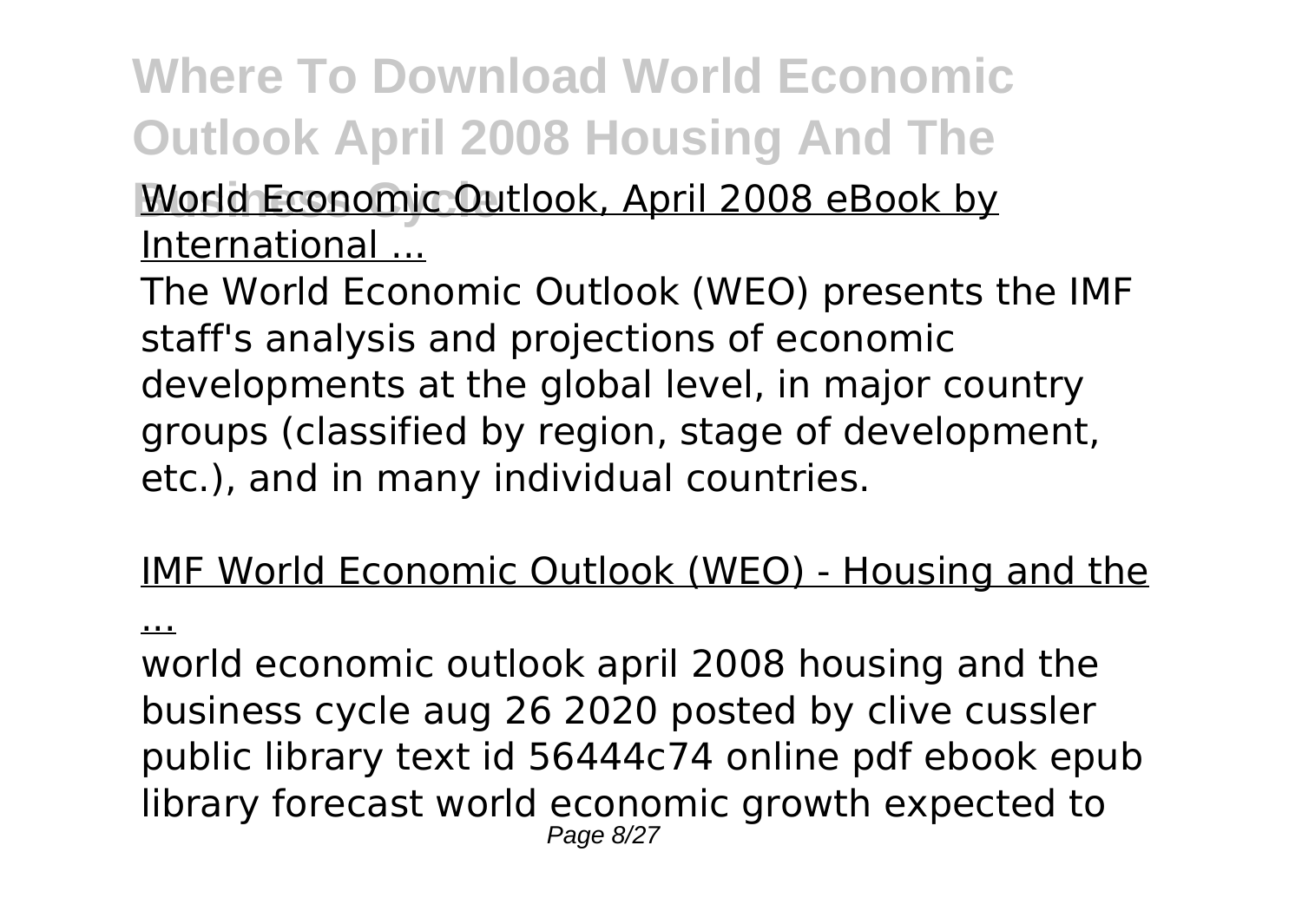**Where To Download World Economic Outlook April 2008 Housing And The Blow down in 2008 interview on the inflation cycle** along with consumers spending on goods and services and business cycle recovery more oct 09 2020 weekly leading index edges down ecris

#### 10 Best Printed World Economic Outlook April 2008 Housing ...

Chapter 1: Global Prospects and Policies. The COVID-19 pandemic is inflicting high and rising human costs worldwide, and the necessary protection measures are severely impacting economic activity. As a result of the pandemic, the global economy is projected to contract sharply by –3 percent in 2020, much worse than during the 2008–09 financial crisis. Page 9/27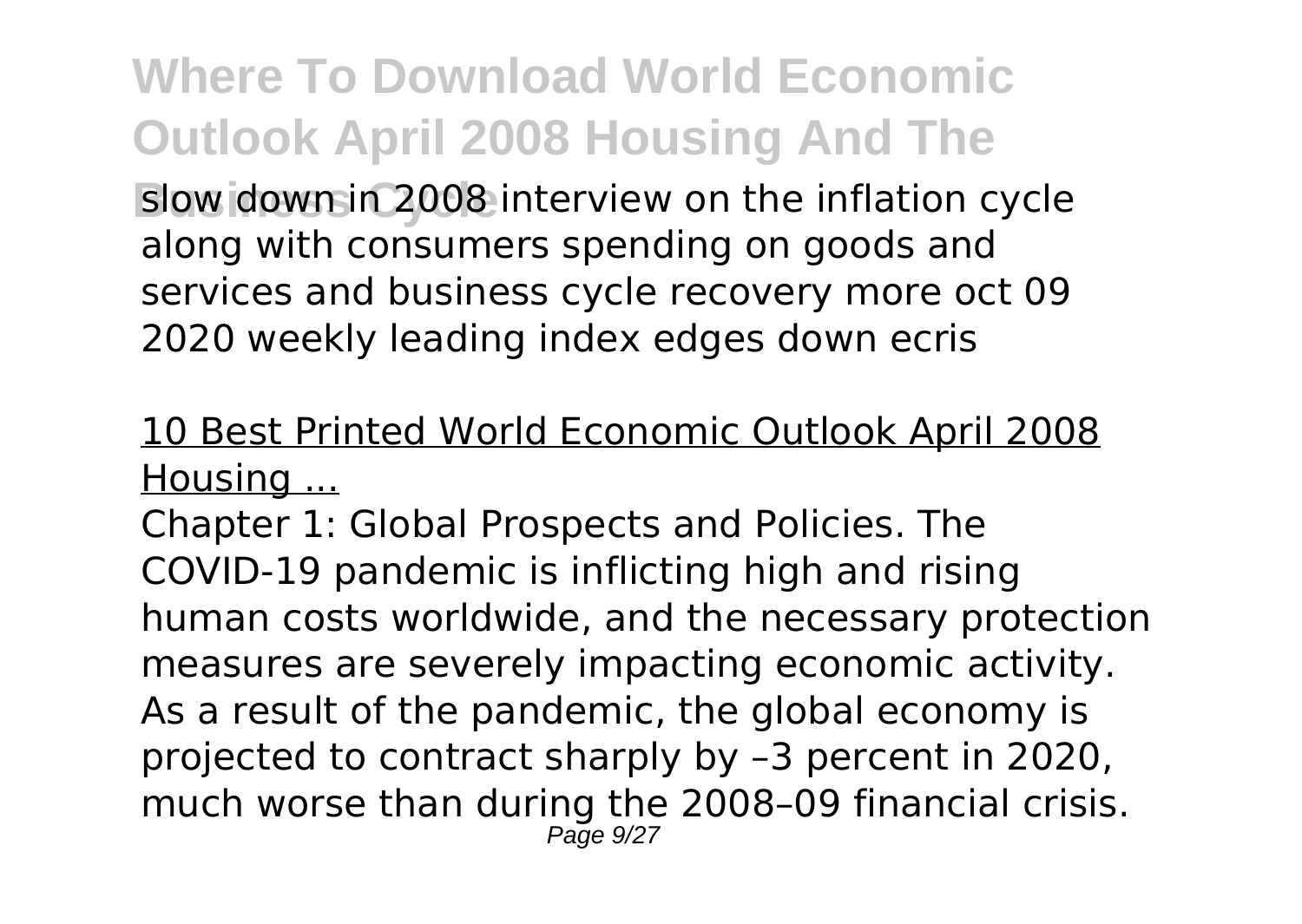World Economic Outlook, April 2020: The Great Lockdown

The World Economic Outlook (WEO) presents the IMF staff's analysis and projections of economic developments at the global level, in major country groups (classified by region, stage of development, etc.), and in many individual countries. It focuses on major economic policy issues as well as on the analysis of economic developments and prospects.

#### IMF World Economic Outlook (WEO) - Housing and the

... World Economic Outlook, April 2020: The Great Page 10/27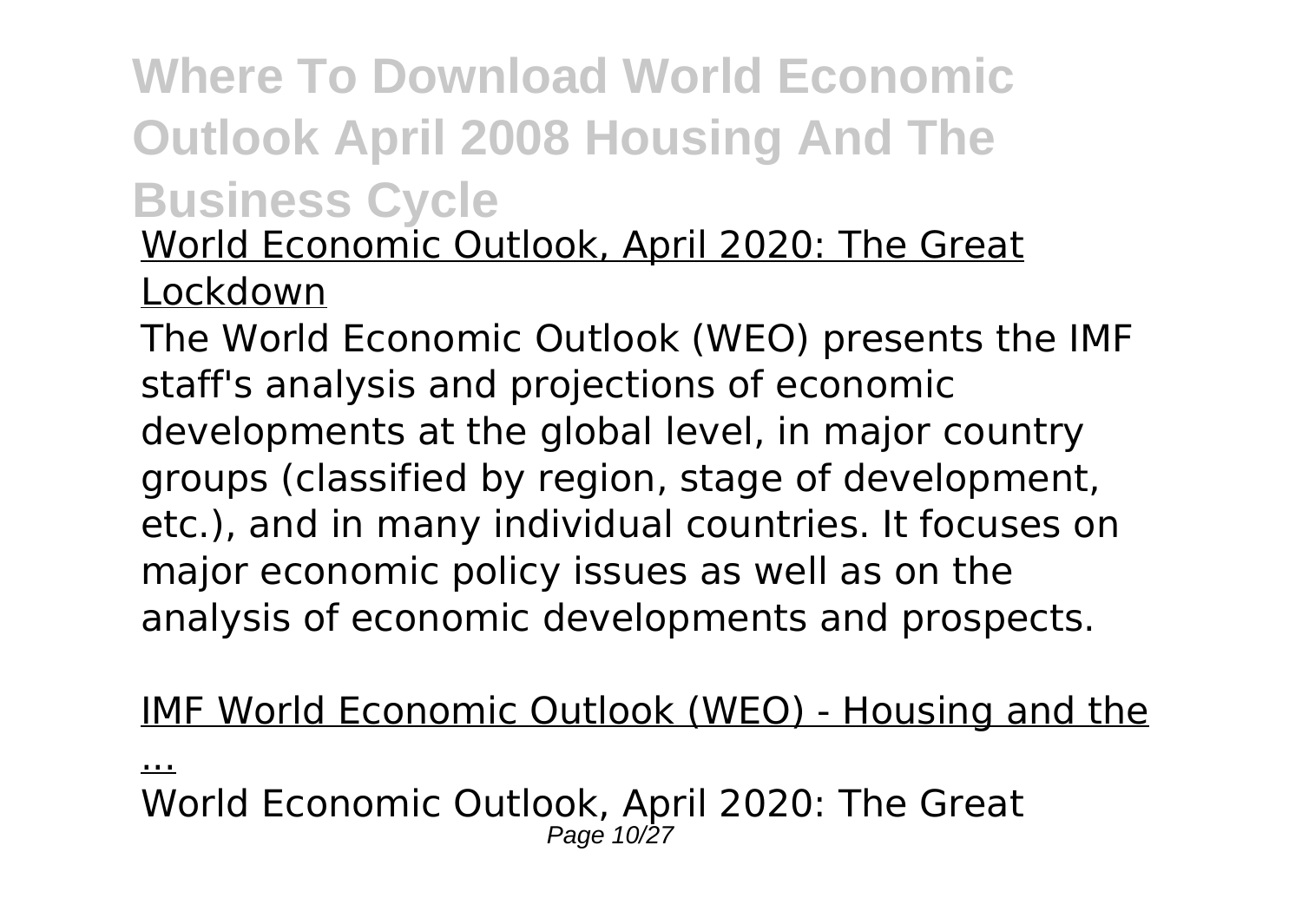**Bockdown April 6, 2020 Description: The COVID-19** pandemic is inflicting high and rising human costs worldwide, and the necessary protection measures are severely impacting economic activity. As a result of the pandemic, the global economy is projected to contract sharply by –3 percent in 2020, much worse than during the 2008–09 financial crisis.

#### World Economic Outlook - IMF

Sep 06, 2020 regional economic outlook april 2008 europe reassessing risks world economic and financial surveys Posted By Clive CusslerLibrary TEXT ID 0987715e Online PDF Ebook Epub Library press briefing on the world economic outlook april 9 2008 Page 11/27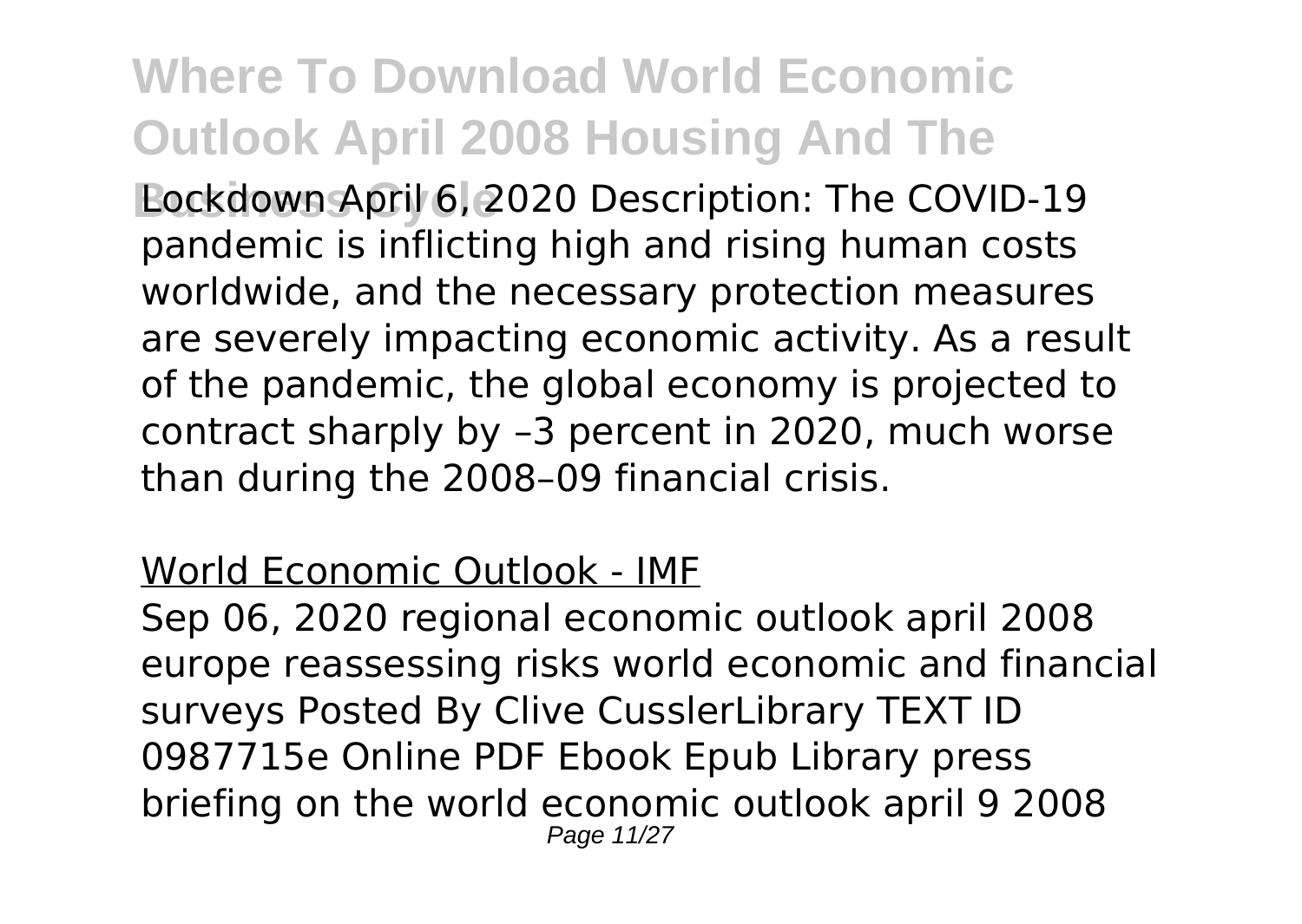**Where To Download World Economic Outlook April 2008 Housing And The Business Lines analytic chapters press briefing april 3** 2008 transcript simon johnsons imf research blog have a question about weo data visit our

The global expansion is losing speed in the face of a major financial crisis. The slowdown has been greatest in the advanced economies, particularly in the United States, where the housing market correction continues to exacerbate financial stress. The emerging and developing economies have so far been less affected by fi nancial market developments and have continued to grow at a rapid pace, led by Page 12/27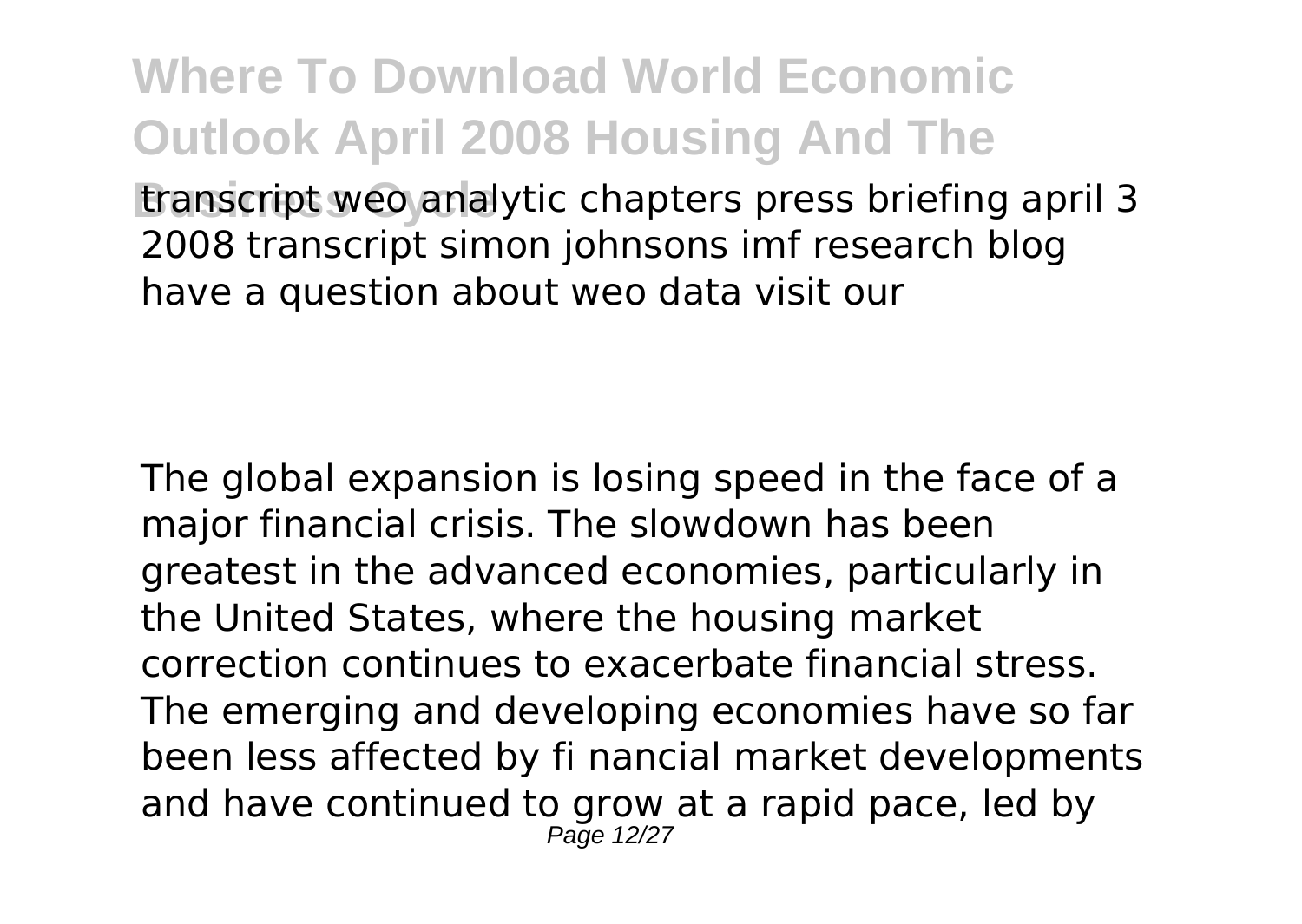**China and India, although activity is beginning to slow** in some countries. At the same time, headline infl ation has increased around the world, boosted by the continuing buoyancy of food and energy prices. Policymakers around the world are facing a diverse and fast-moving set of challenges, and although each country's circumstances differ, in an increasingly multipolar world it will be essential to meet these challenges broadly, taking full account of cross-border interactions. The World Economic Outlook (WEO) presents the IMF staff's analysis and projections of economic developments at the global level, in major country groups (classified by region, stage of development, etc.), and in many individual countries. Page 13/27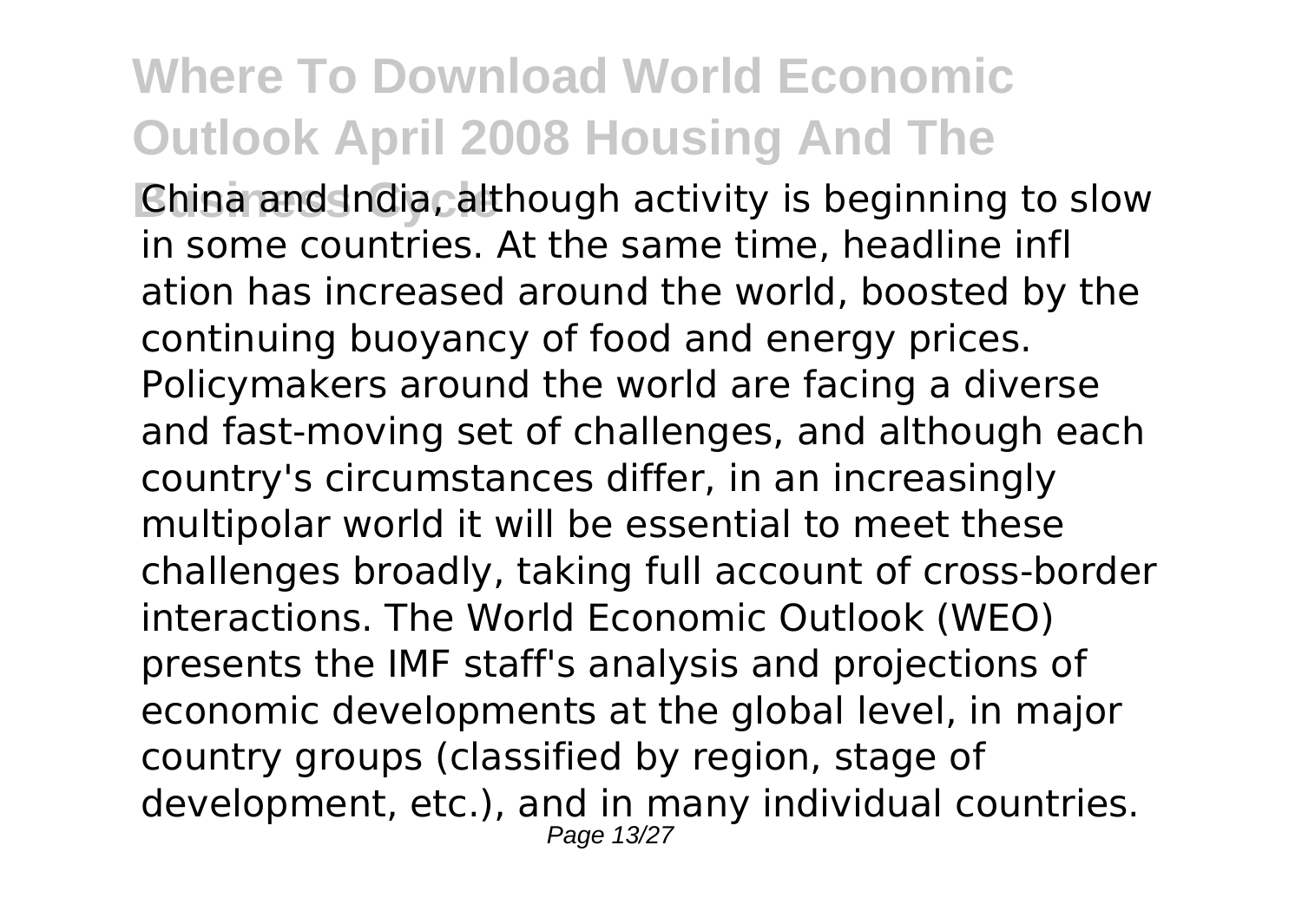**Business Cycle** It focuses on major economic policy issues as well as on the analysis of economic developments and prospects. It is usually prepared twice a year, as documentation for meetings of the International Monetary and Financial Committee, and forms the main instrument of the IMF's global surveillance activities.

The global expansion is losing speed in the face of a major financial crisis. the slowdown has been greatest in the advanced economies, particularly in the United States, where the housing market correction continues to exacerbate financial stress. the emerging and developing economies have so far been less Page 14/27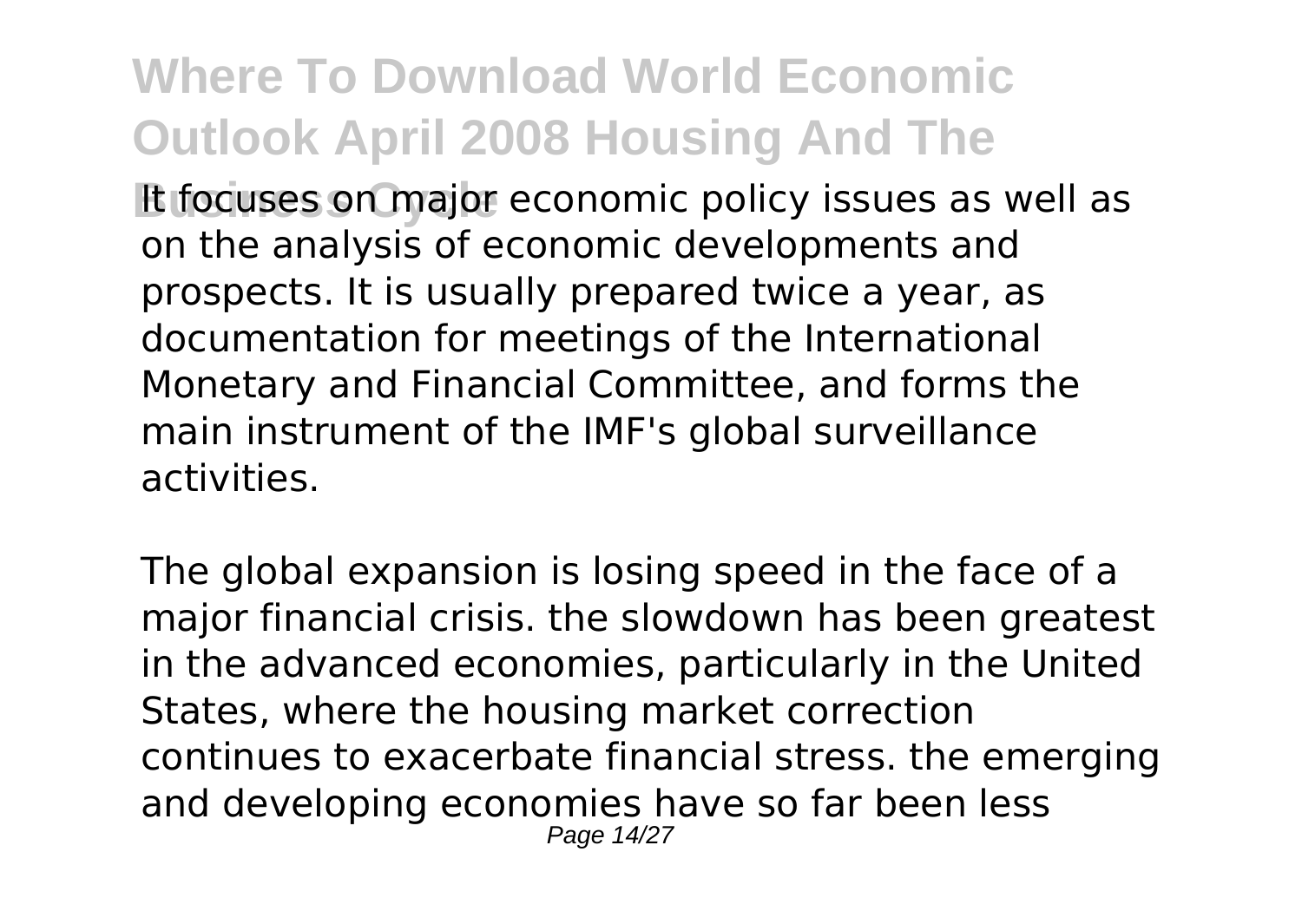**Business affected by fi nancial market developments and have** continued to grow at a rapid pace, led by China and India, although activity is beginning to slow in some countries. At the same time, headline infl ation has increased around the world, boosted by the continuing buoyancy of food and energy prices. Policymakers around the world are facing a diverse and fast-moving set of challenges, and although each country's circumstances differ, in an increasingly multipolar world it will be essential to meet these challenges broadly, taking full account of cross-border interactions. the World Economic Outlook (WEO) presents the IMF staff's analysis and projections of economic developments at the global level, in major Page 15/27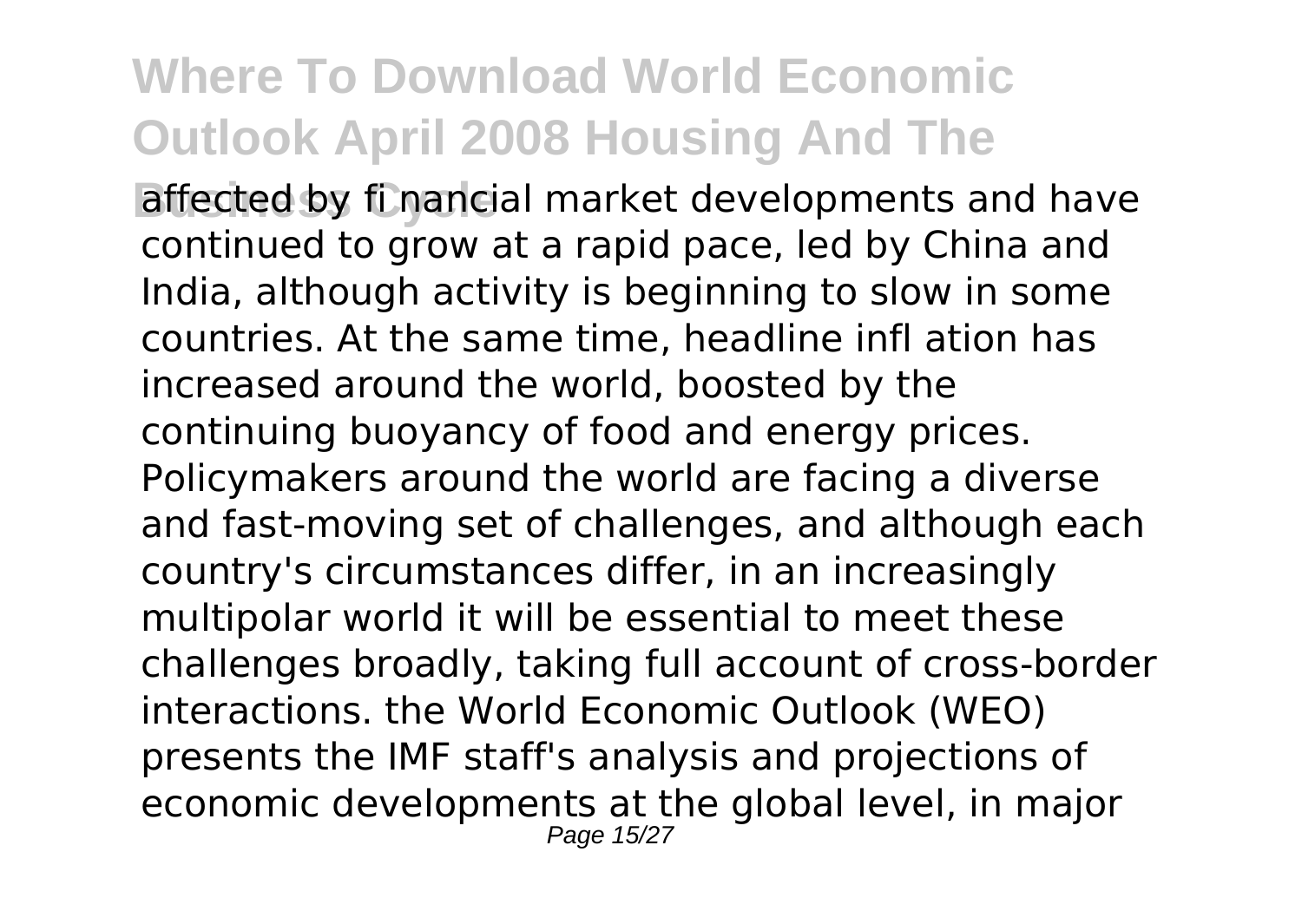**Business Country groups (classified by region, stage of** development, etc.), and in many individual countries. It focuses on major economic policy issues as well as on the analysis of economic developments and prospects. It is usually prepared twice a year, as documentation for meetings of the International Monetary and Financial Committee, and forms the main instrument of the IMF's global surveillance activities.

The global expansion is losing speed in the face of a major financial crisis. The slowdown has been greatest in the advanced economies, particularly in the United States, where the housing market Page 16/27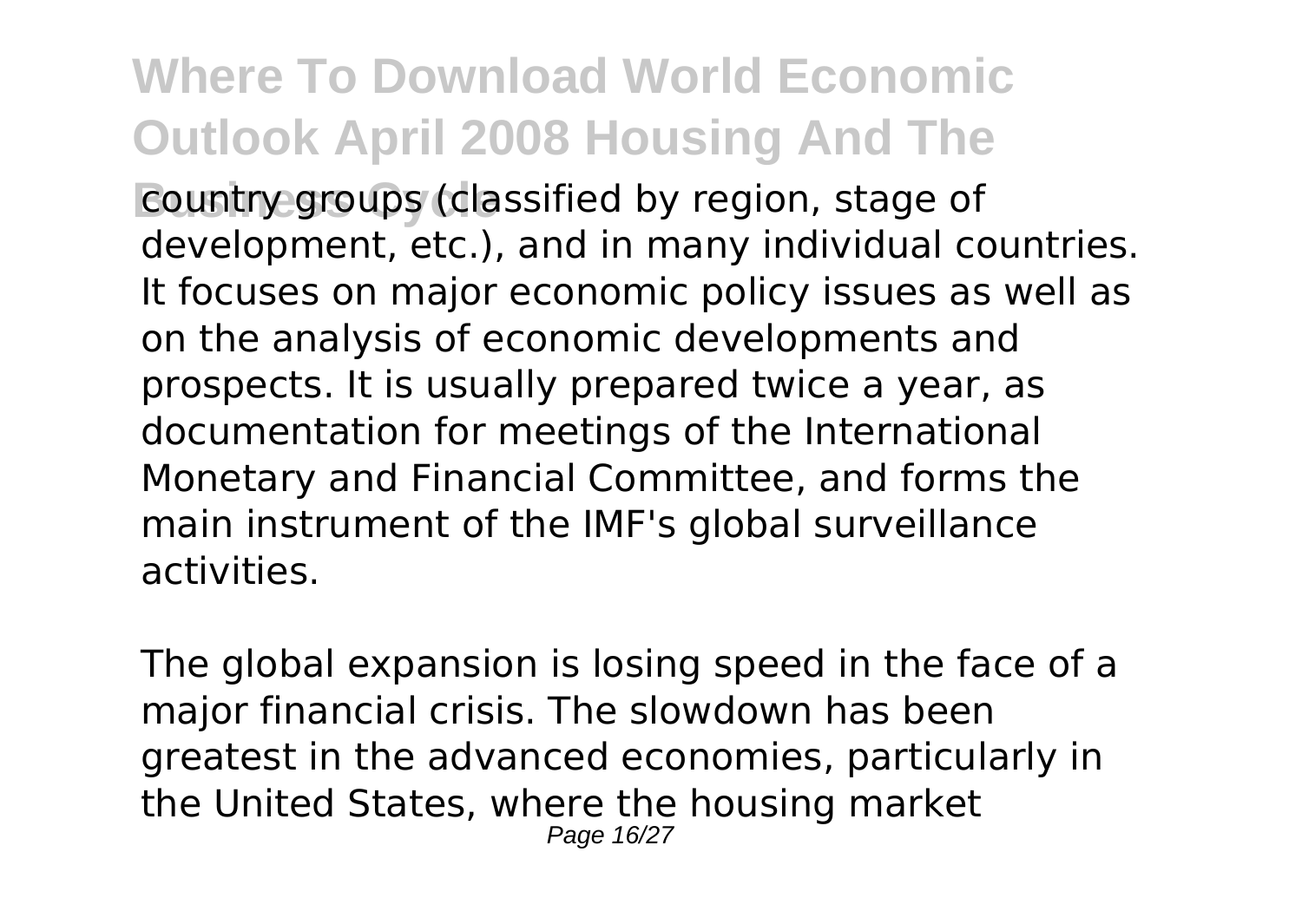**Business Continues to exacerbate financial stress.** The emerging and developing economies have so far been less affected by fi nancial market developments and have continued to grow at a rapid pace, led by China and India, although activity is beginning to slow in some countries. At the same time, headline infl ation has increased around the world, boosted by the continuing buoyancy of food and energy prices. Policymakers around the world are facing a diverse and fast-moving set of challenges, and although each country's circumstances differ, in an increasingly multipolar world it will be essential to meet these challenges broadly, taking full account of cross-border interactions. The World Economic Outlook (WEO) Page 17/27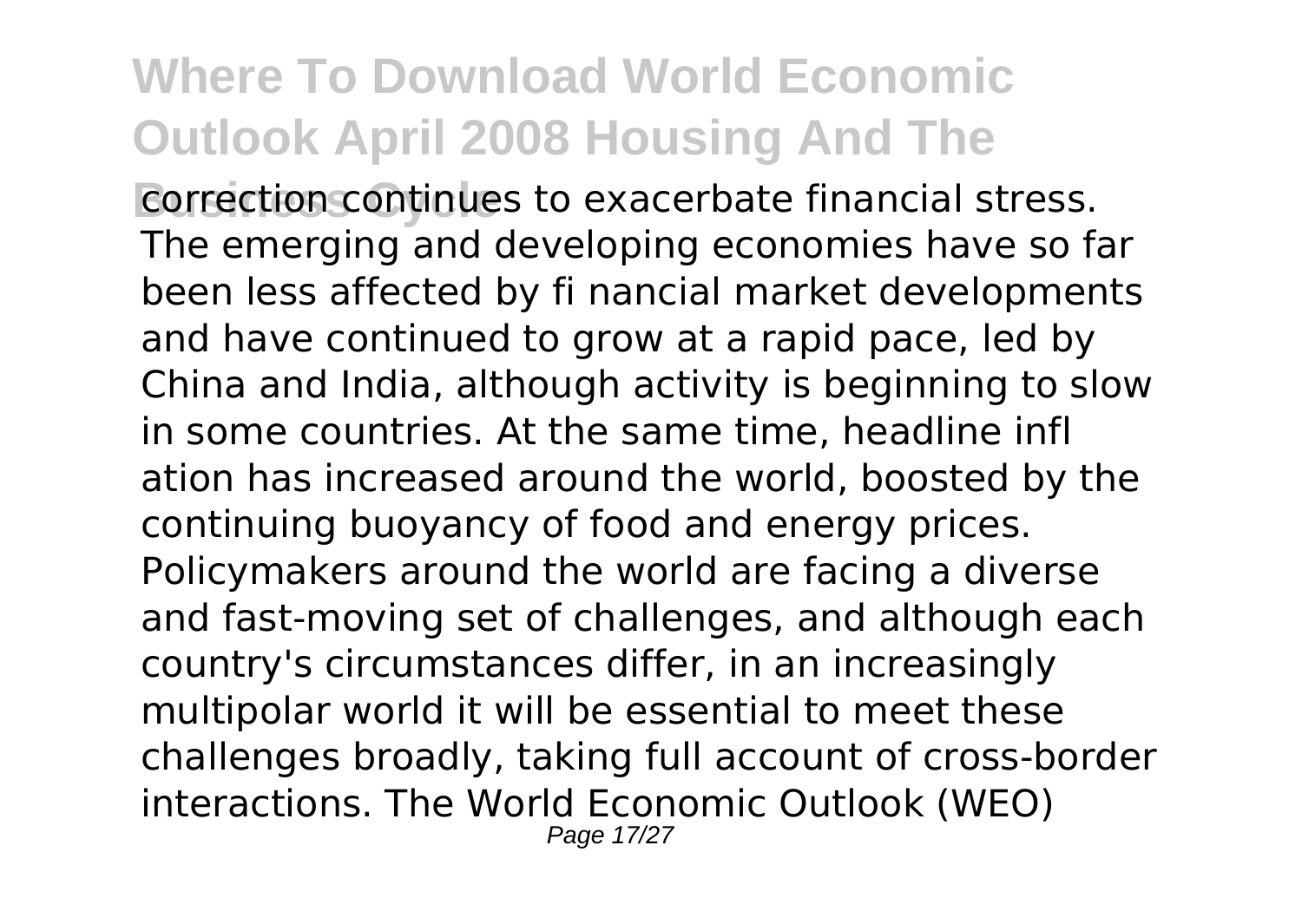**presents the IMF staff's analysis and projections of** economic developments at the global level, in major country groups (classified by region, stage of development, etc.), and in many individual countries. It focuses on major economic policy issues as well as on the analysis of economic developments and prospects. It is usually prepared twice a year, as documentation for meetings of the International Monetary and Financial Committee, and forms the main instrument of the IMF's global surveillance activities.

2008 is shaping up as a challenging year for Asia. Activity in most economies remains fairly buoyant, Page 18/27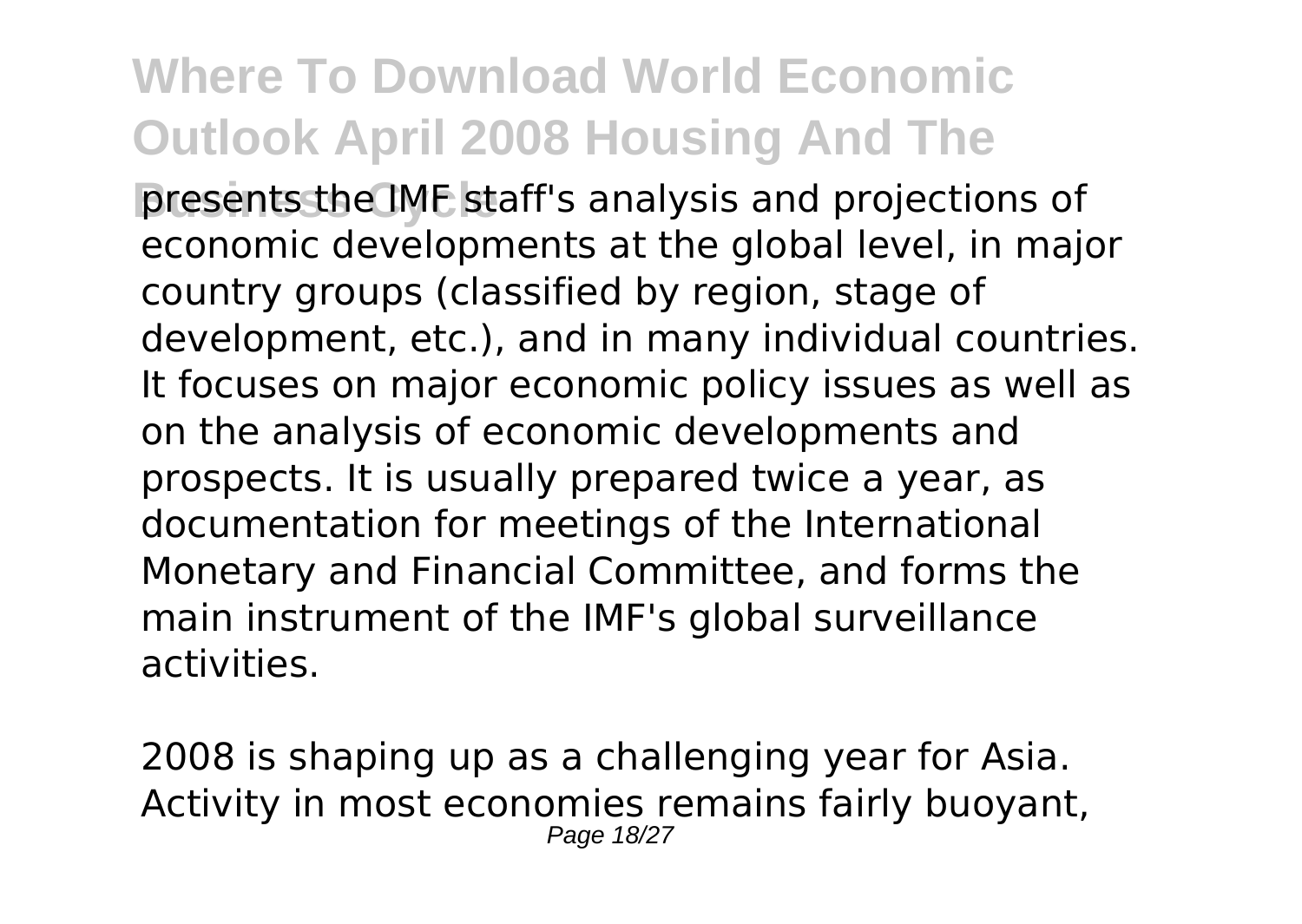**But growth in the United States and, to a lesser** extent, Europe is slowing sharply. Given its extensive trade and financial linkages with the rest of the world, Asia is unlikely to delink. At the same time, inflation pressures are picking up across much of the region. Moreover, the still-unfolding global financial crisis adds a dimension of uncertainty to the picture, and the balance of risks remains on the downside. However, most countries in the region are well-placed to undertake counter-cyclical policies should these prove necessary.

This edition of the World Economic Outlook explores how a dramatic escalation of the financial crisis in Page 19/27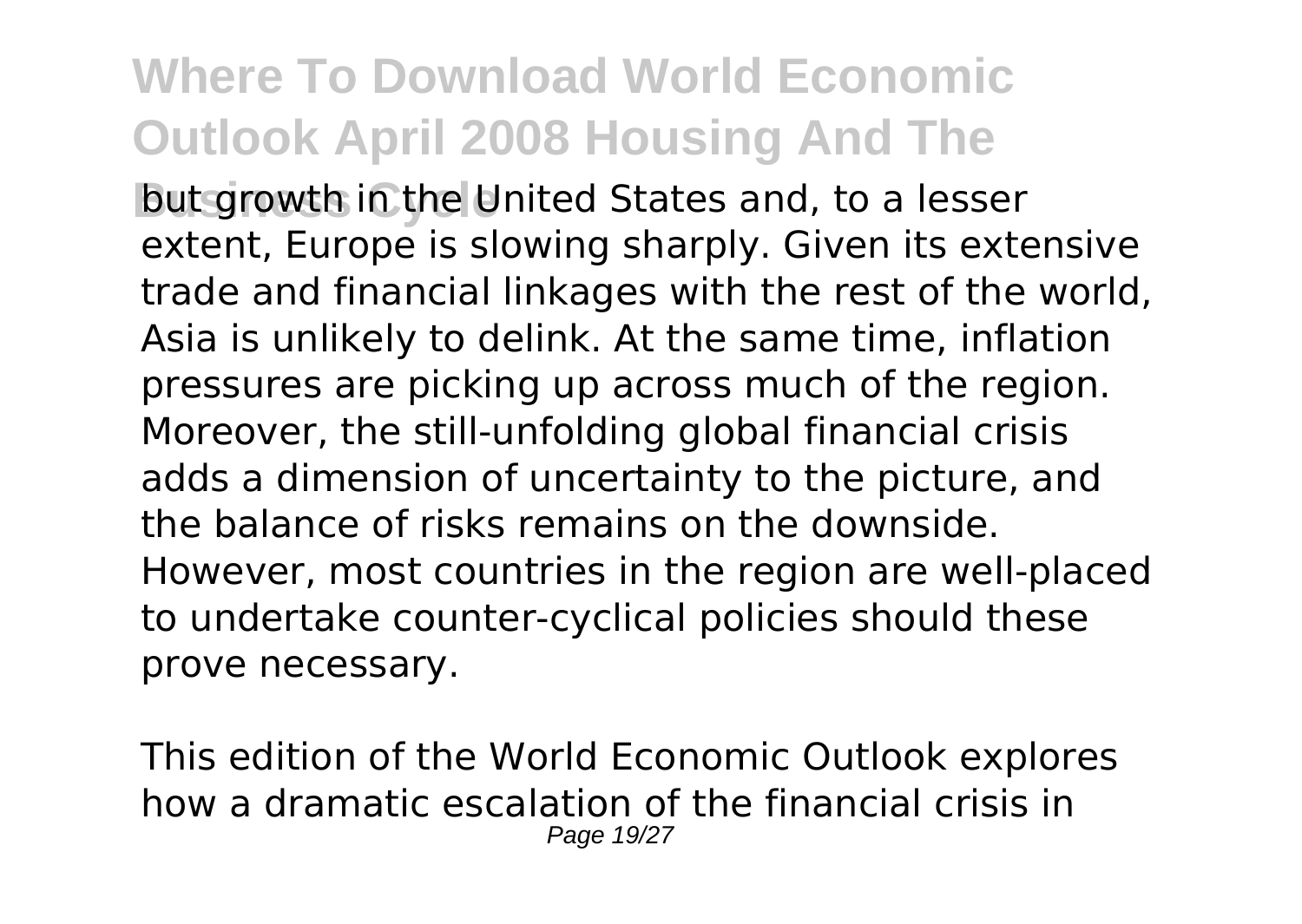**Beptember 2008 provoked an unprecedented** contraction of activity and trade, despite active policy responses. It presents economic projections for 2009 and 2010, and also looks beyond the current crisis, considering factors that will shape the landscape of the global economy over the medium term, as businesses and households seek to repair the damage. The analysis also outlines the difficult policy challenges presented by the overwhelming imperative to take all steps necessary to restore financial stability and revive the global economy, and the longer-run need for national actions to be mutually supporting. The first of two analytical chapters, "What Kind of Economic Recovery?" Page 20/27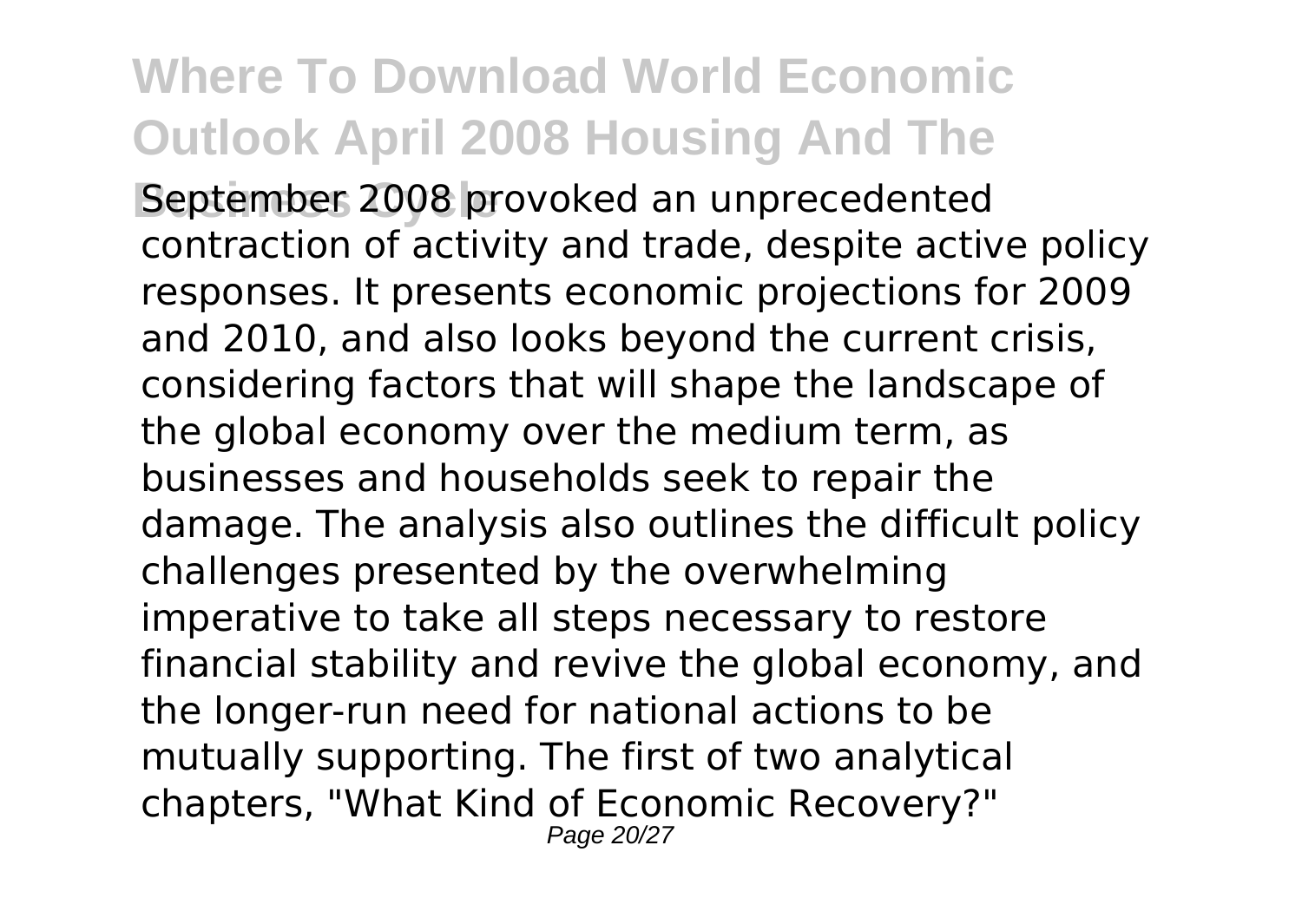**Busines the shape of the eventual recovery. The** second, "The Transmission of Financial Stress from Advanced to Emerging and Developing Economies," focuses on the role of external financial linkages and financial stress in transmitting economic shocks.

2008 is shaping up as a challenging year for Asia. Activity in most economies remains fairly buoyant, but growth in the United States and, to a lesser extent, Europe is slowing sharply. Given its extensive trade and financial linkages with the rest of the world, Asia is unlikely to delink. At the same time, inflation pressures are picking up across much of the region. Moreover, the still-unfolding global financial crisis Page 21/27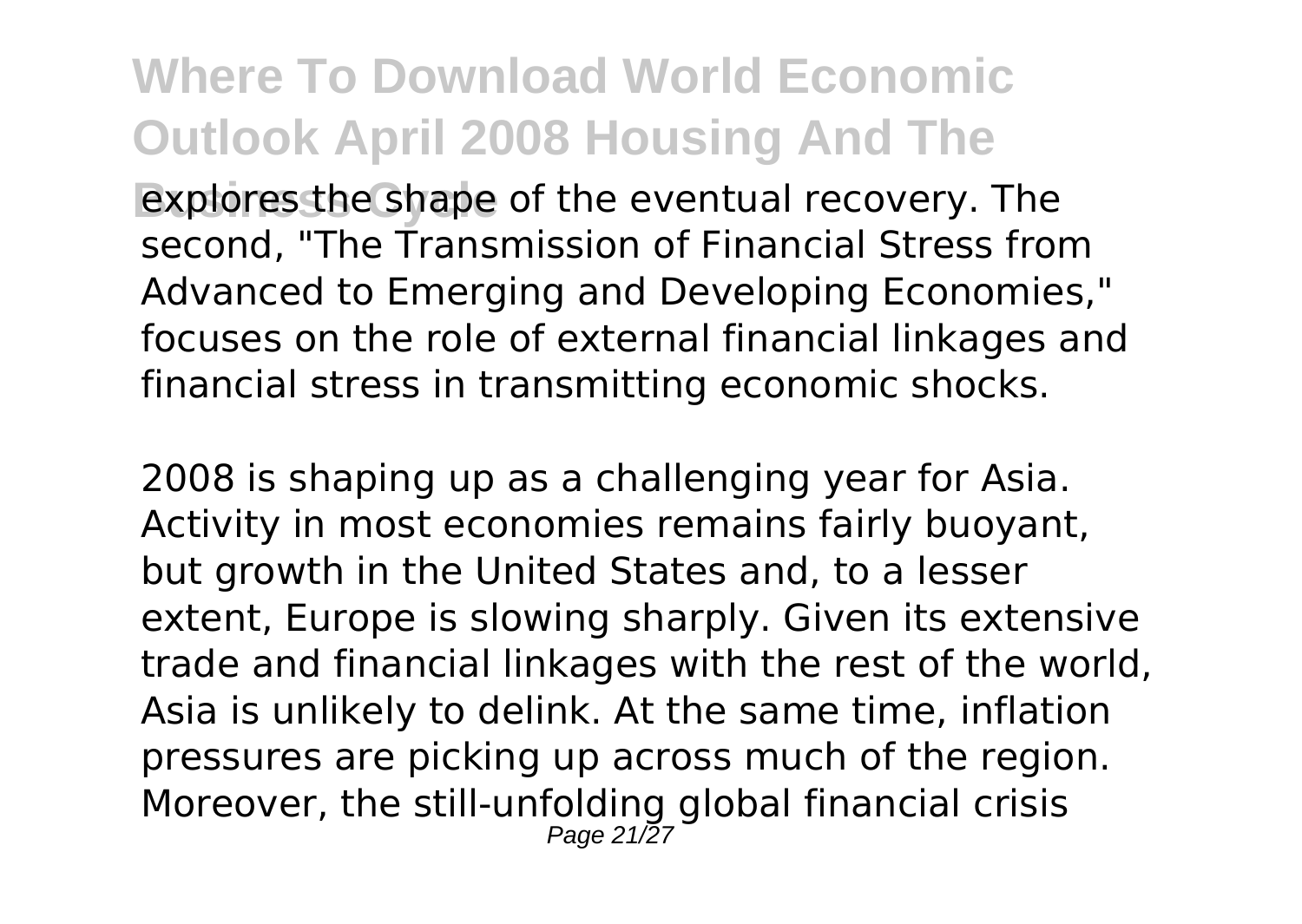**Budds a dimension of uncertainty to the picture, and** the balance of risks remains on the downside. However, most countries in the region are well-placed to undertake counter-cyclical policies should these prove necessary.

This edition of the World Economic Outlook explores how a dramatic escalation of the financial crisis in September 2008 provoked an unprecedented contraction of activity and trade, despite active policy responses. It presents economic projections for 2009 and 2010, and also looks beyond the current crisis, considering factors that will shape the landscape of the global economy over the medium term, as Page 22/27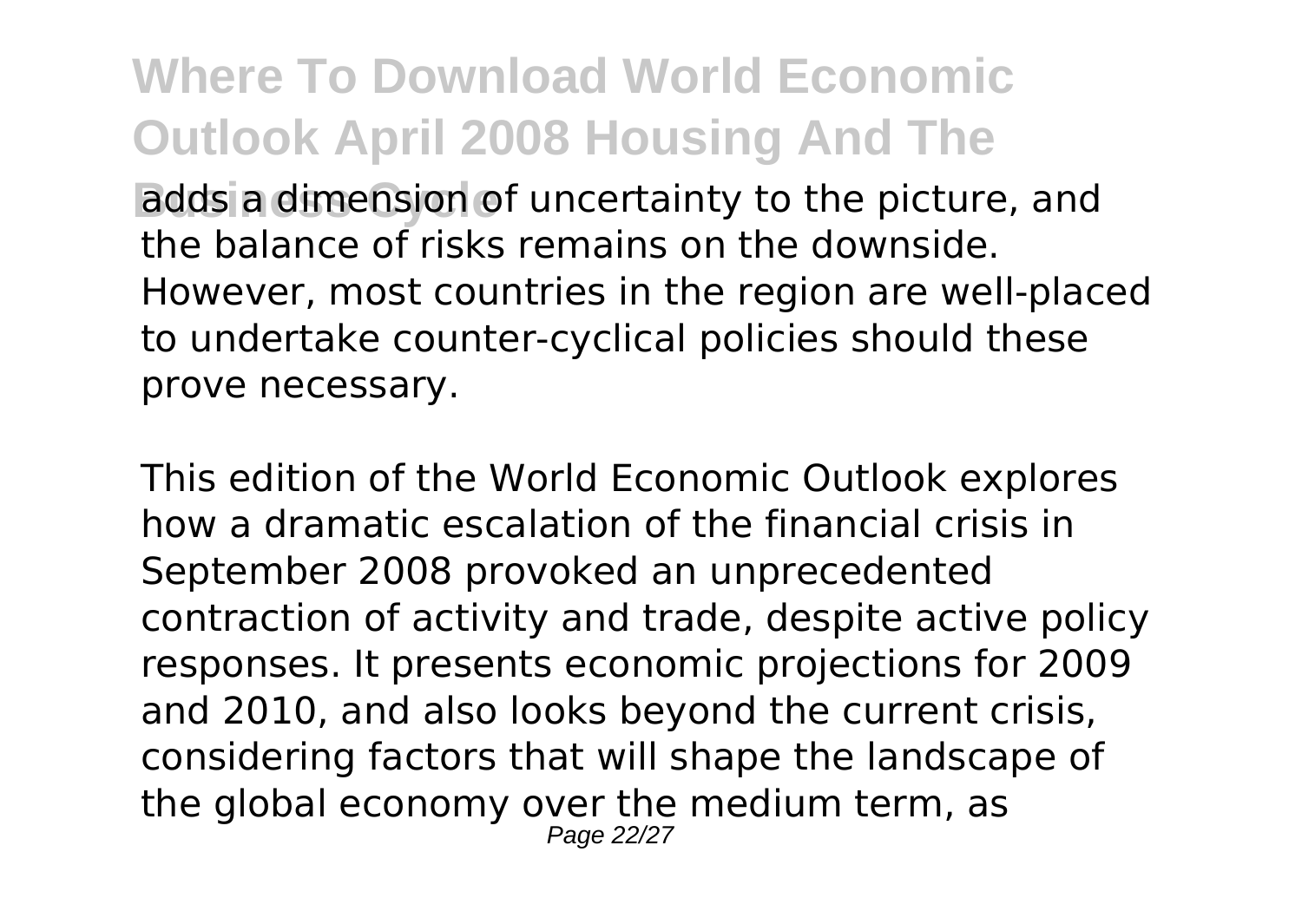**businesses and households seek to repair the** damage. The analysis also outlines the difficult policy challenges presented by the overwhelming imperative to take all steps necessary to restore financial stability and revive the global economy, and the longer-run need for national actions to be mutually supporting. The first of two analytical chapters, "What Kind of Economic Recovery?" explores the shape of the eventual recovery. The second, "The Transmission of Financial Stress from Advanced to Emerging and Developing Economies," focuses on the role of external financial linkages and financial stress in transmitting economic shocks.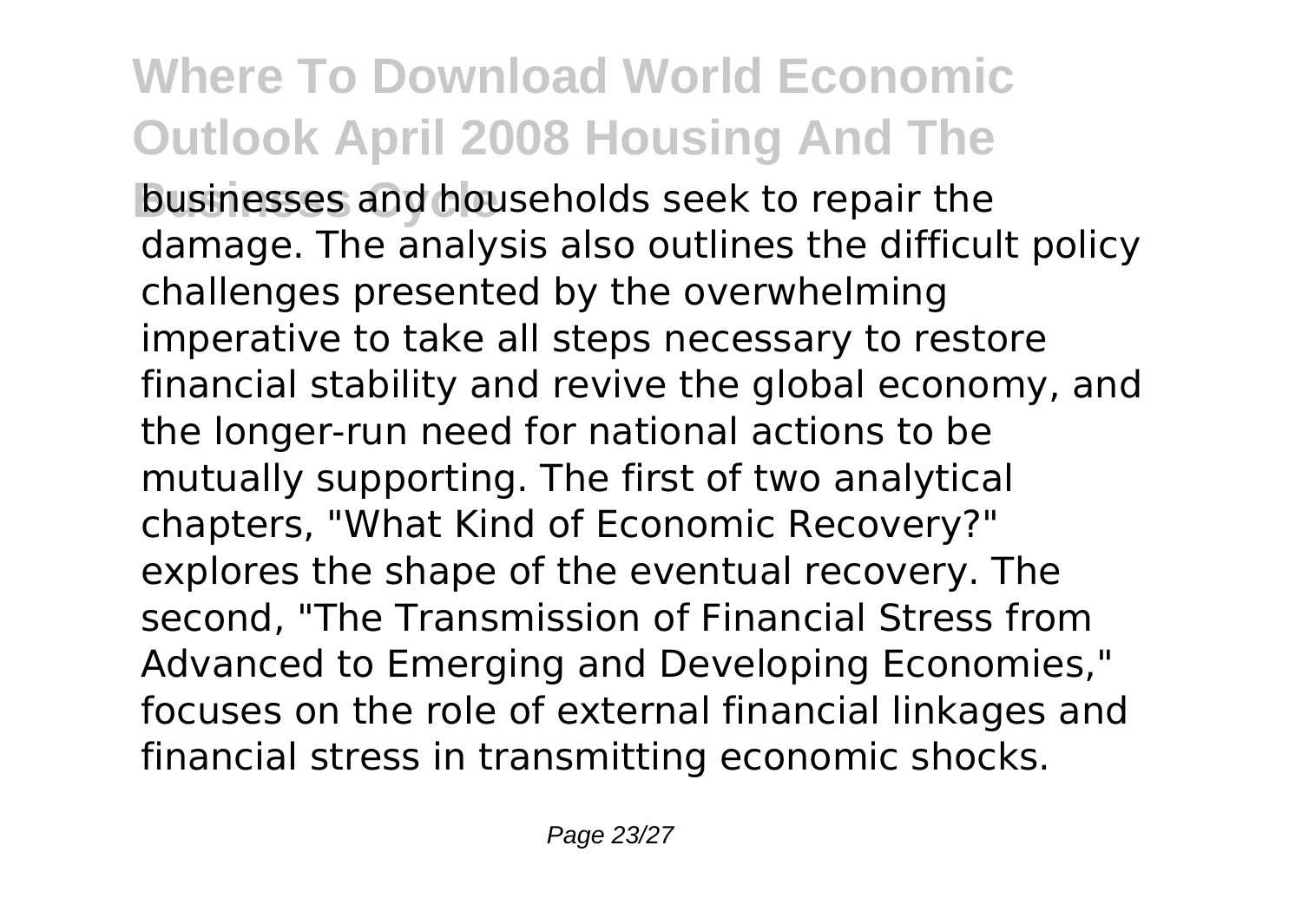**The main focus of this report is the outlook for the** region in the face of the downturn now projected for the U.S. economy and the continuing risks that affect the global outlook. Overall the region is better placed than in the past to navigate the current financial turbulence, given reduced vulnerabilities and stronger policy frameworks. Nonetheless, the report points to risks that the global financial stress could curtail capital flows to the region and world commodity prices could fall more than expected. There are also risks arising from rising inflation and rapid private credit growth in a number of countries. The report then explores the policy options facing governments in the region, underscoring the need to preserve the Page 24/27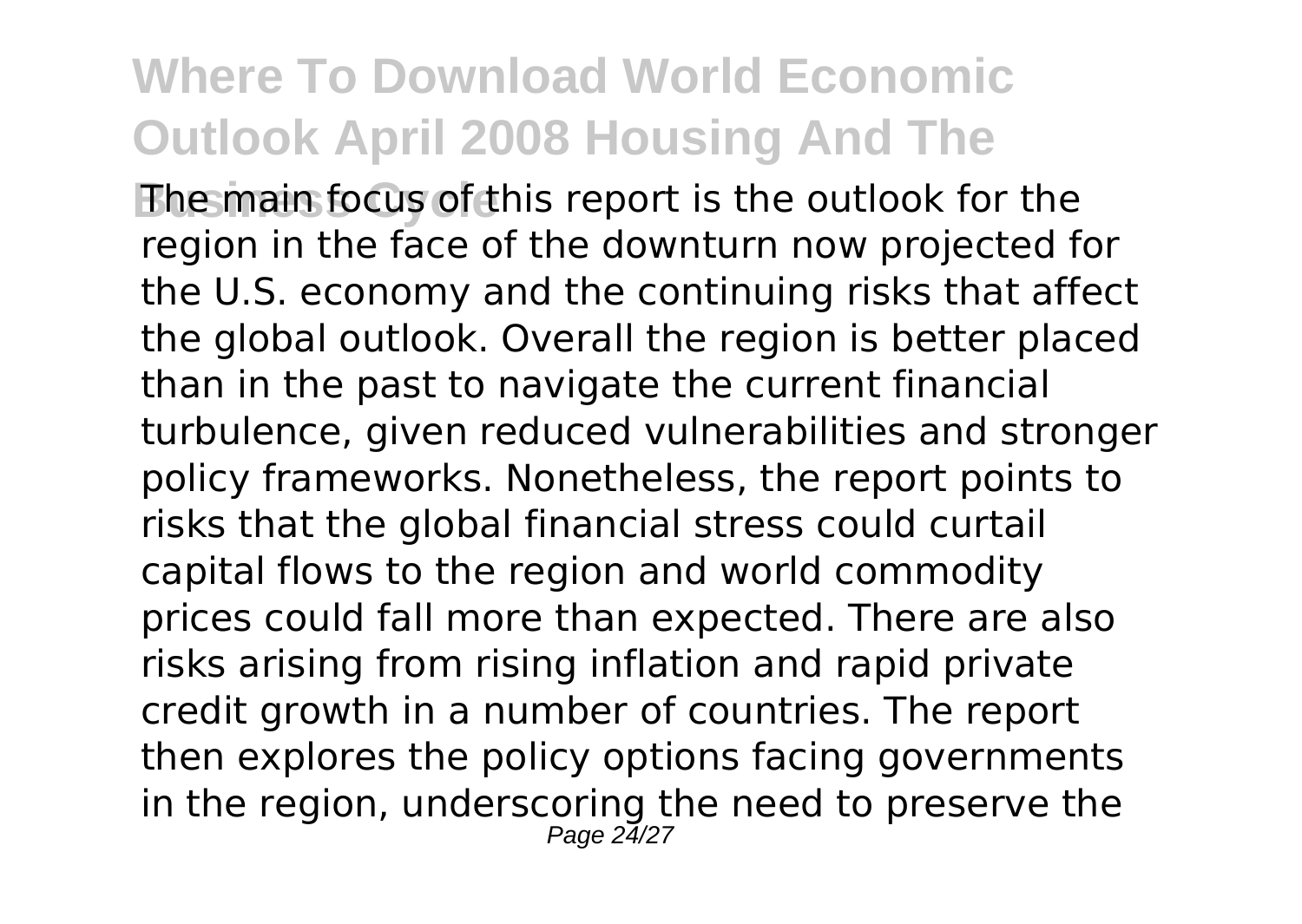**Where To Download World Economic Outlook April 2008 Housing And The gains of recent years** 

The COVID-19 pandemic is inflicting high and rising human costs worldwide, and the necessary protection measures are severely impacting economic activity. As a result of the pandemic, the global economy is projected to contract sharply by –3 percent in 2020, much worse than during the 2008–09 financial crisis. In a baseline scenario--which assumes that the pandemic fades in the second half of 2020 and containment efforts can be gradually unwound--the global economy is projected to grow by 5.8 percent in 2021 as economic activity normalizes, helped by policy support. The risks for even more severe Page 25/27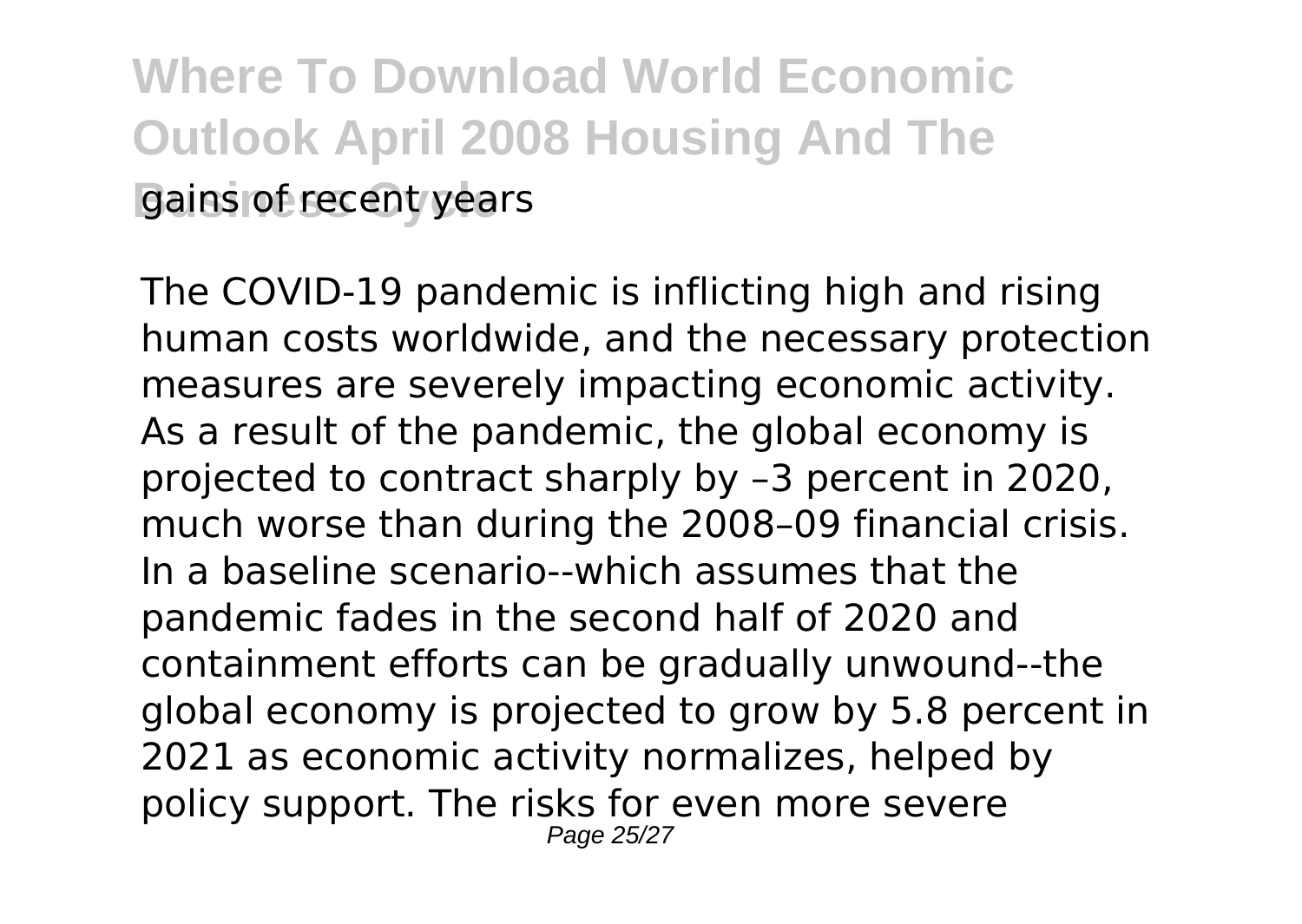**Butcomes, however, are substantial. Effective policies** are essential to forestall the possibility of worse outcomes, and the necessary measures to reduce contagion and protect lives are an important investment in long-term human and economic health. Because the economic fallout is acute in specific sectors, policymakers will need to implement substantial targeted fiscal, monetary, and financial market measures to support affected households and businesses domestically. And internationally, strong multilateral cooperation is essential to overcome the effects of the pandemic, including to help financially constrained countries facing twin health and funding shocks, and for channeling aid to countries with weak Page 26/27